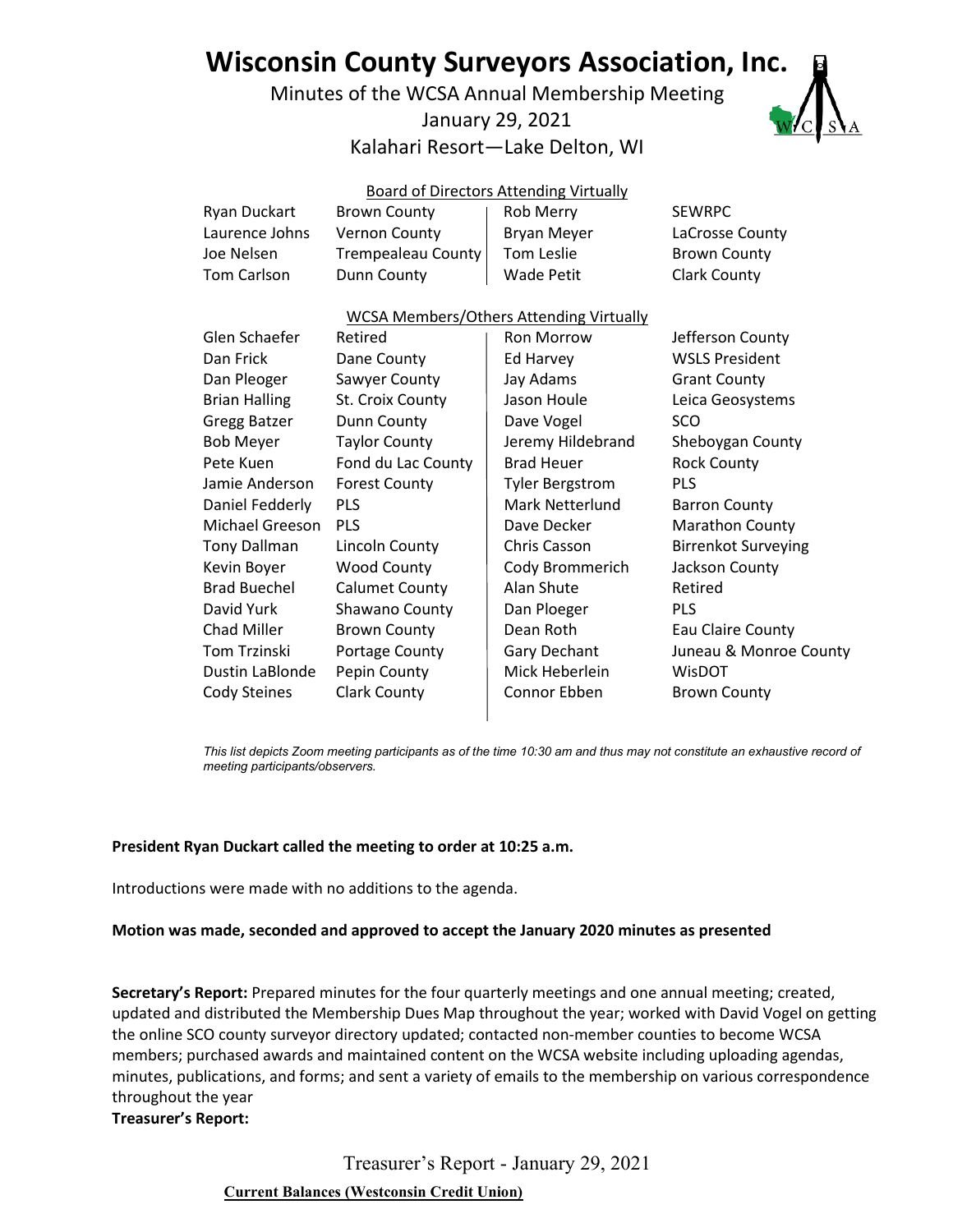Balances as of January 26, 2021

Checking……………..……………... \$4,270.46 Savings……………………………… \$5,650.17

**Expenditures 2020** since November report e-check 12/11/2020 Department of Financial Institutions \$10.00 **Total operating expenditures for 2020: \$3958.18 Total Dues Collected for 2020: \$4900.00 Donations: \$50.00 Membership for 2020: 43 Regular, 9 Affiliate, 1 Sustaining**

| <b>Expenditures 2021</b>                         |           |  |  |
|--------------------------------------------------|-----------|--|--|
| 3005 1/7/2021 Tom Leslie (Secretarial Services)  | \$700.00  |  |  |
| Dues collected for 2021 through January 26, 2021 | \$2850.00 |  |  |

### **Motion was made, seconded and approved to accept the Treasurer's Report as presented**

**WLIC Report:** Mark reported that he will be retiring this year (last day June 11, 2021). His WLIC appointment runs thru 2022. There is a process in place to find a replacement. Mark recommends Cody Brommerich. He will need to fill out application, obtain a recommendation (letter) from WCSA and send it into the State. Cody can be Mark's "proxy" and thus get to attend the rest of the 2021 WLIC meetings. We should be able to finalize this at our upcoming March meeting

Last meeting (virtual) was held November 18, 2021. Almost all discussion centered around whether or not to support NG911, and if so, should it be done by a letter from WLIC or individual letters. After much discussion, most agreed that the individual should send a letter of support or non-support, not WLIC. Those letters, if sent, should point at local governments and not counties and ensure that if funding is

**Correspondence:** Ryan received a follow-up email from Marvin Myers, President of the National Association of County Surveyors, about whether the membership will accept the invitation to join NACS. Ryan stated that after some discussion as a membership, we will continue to support the organization as WCSA, but individual memberships are up the member; Discussed the passing of two County Surveyors (Mark Tueteberg & Kip Inman); Discussed Laurence John's email concerning a local CSM; Discussed the Ligado issue and Congress action or inaction; Howard Veregin (SCO) email concerning Richland County boundary issue not matching up with other county boundaries. Perhaps WCSA could get involved. It's not PLSS related but a focus group might be in order. Bryan mentioned using the Monroe/Jackson Counties boundary shift back in the late 90's as a template

# **Education Segment**

# **GPS on Benchmarks Discussion‐County Surveyor's Perspective — Mick Heberlein, WisDOT**

Mick gave an update on the latest numbers, maps and general information (also sent out to members via email). The discussion the turned to the County Surveyor and their perspectives, including:

- Dunn County have 2 Leica instruments and have been to two points so far. They were both accepted into the system
- Vernon County is almost done with their observations (Nice job Laurence!)
- Brown County has started going to points and will also get HARN locations
- NGS is working on accepting RTK information
- Each observation should be a bare minimum of 4 hours
- Metro areas are tough recommended 4.5 hours on those points. Leaving something unattended for that long in a metro area is risky though